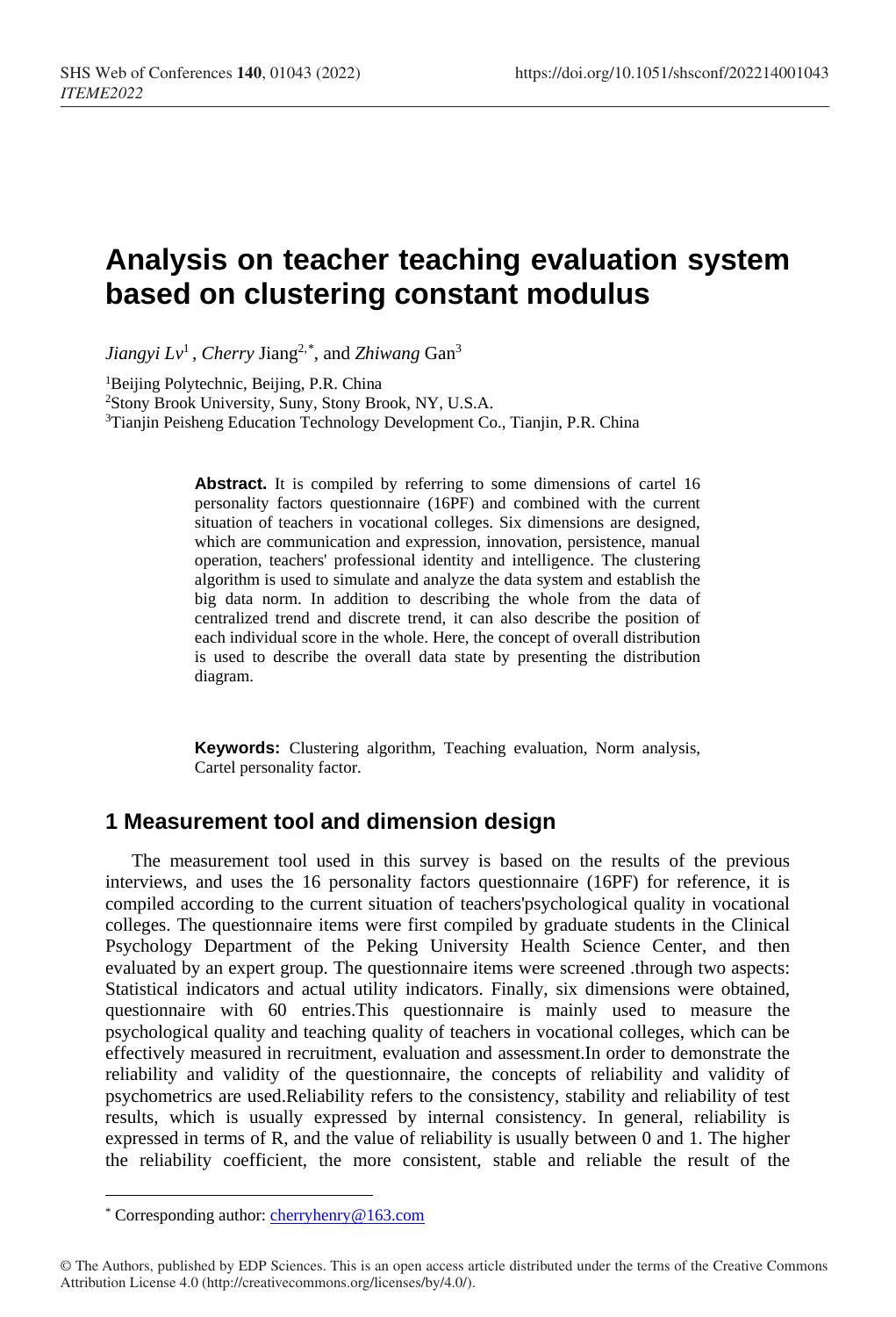test.Reliability mainly refers to the reliability, consistency and stability of the test results, that is, whether the test results reflect the stability and consistency of the real characteristics of the tested. A concept related to reliability is validity, and reliability is the precondition of validity.The reliability is only affected by the random error. The larger the random error, the lower the reliability. Therefore, the reliability can be regarded as the degree to which the test results are affected by random errors. The system error has a constant effect and does not affect the reliability. The actual score (x) for each test is always made up of the true score (t) and the error (e), expressed as follows, $X=T+E$ . If we discuss the characteristics of a set of test scores, we can use variance to represent specific scores and get a formula:  $S^2(x) = S^2(t) + S^2(e)$ . In the formula,  $S^2(0)$  is the variance of the real score, s  $\land$  2(t) is the variance of the true score, s  $\land$  2(e) is the variance of the error,  $r(xx)=S^{\wedge}2(t)/S^{\wedge}2(x)$ . Since the variance of the true score is impossible to measure, it translates into:  $r(xx) = S^2( x) - S^2( e) / S^2( x) = 1 - S^2( e) / S^2( x)$ . Therefore, reliability can also be considered as the proportion of the variance of non-measurement error in the total variance. In this study, we use the Coefficient of internal consistency, i. e. the Cronbach Coefficient. It mainly reflects the relationship between the internal items of the test, and examines whether each item of the test measures the same content or characteristics. Homogeneity reliability refers to the degree to which each item in the test has examined the same content. When homogeneity is low, even though each test seems to measure the same trait, the test is actually heterogeneous, that is, it measures more than one trait. The reliability of the total scale is, and the reliability of each dimension is validity. It refers to the degree to which a measuring instrument or means can accurately measure what is to be measured. The validity refers to the degree to which the measured results reflect the content to be examined. The more the measured results coincide with the content to be examined, the higher the validity is. Construct validity is used here to describe the validity of the questionnaire. Construct validity refers to the degree to which the test can measure the theoretical structure or trait, that is, whether the six dimensions in the questionnaire can effectively measure the psychological quality of vocational college teachers. The results of the validation of the construct validity are shown in the following figure. In this survey, a total of six dimensions were designed, namely communication and expression, innovation, perseverance, hand-operation, teachers'professional identity, wisdom. The communication and EXPRESSIVENESS DIMENSION MEASURES:the Innovation Dimension Measures,the Constancy Dimension Measures,the Manual Dimension Measures,the dimensions of teachers'professional identity were the Intelligence Dimension Measures: In this questionnaire, there are six dimensions, among which communication and expression are composed of 10 questions, creativity is composed of 10 questions, constancy is composed of 10 questions, manual operation is composed of 9 questions, and teachers'professional identity is composed of 10 questions, intelligence consists of eight questions and three liedetector questions, which measure an individual's honesty in answering this questionnaire. The five dimensions of communication and expression, innovation, constancy, hand manipulation, and teachers'professional identity are the subjective evaluation of the self and the consistency of the subject description, which belongs to subjective evaluation scale. For example, to measure individual communication and expressiveness by rating "I like to participate in various parties and activities, and always appear active", and "WHEN traveling, I like to choose some new unexplored spots and routes, They are not willing to choose those famous scenic spots with standardized management "to measure the individual's innovation," "I often make things by myself, from which I can get great pleasure" to measure the individual's manual operation, these are all positive scoring items. In other words, the higher the score, the better the individual's performance in that dimension. At the same time, there are some items in this questionnaire that are scored in the opposite direction, For example, "I think teaching in a vocational college is tiring and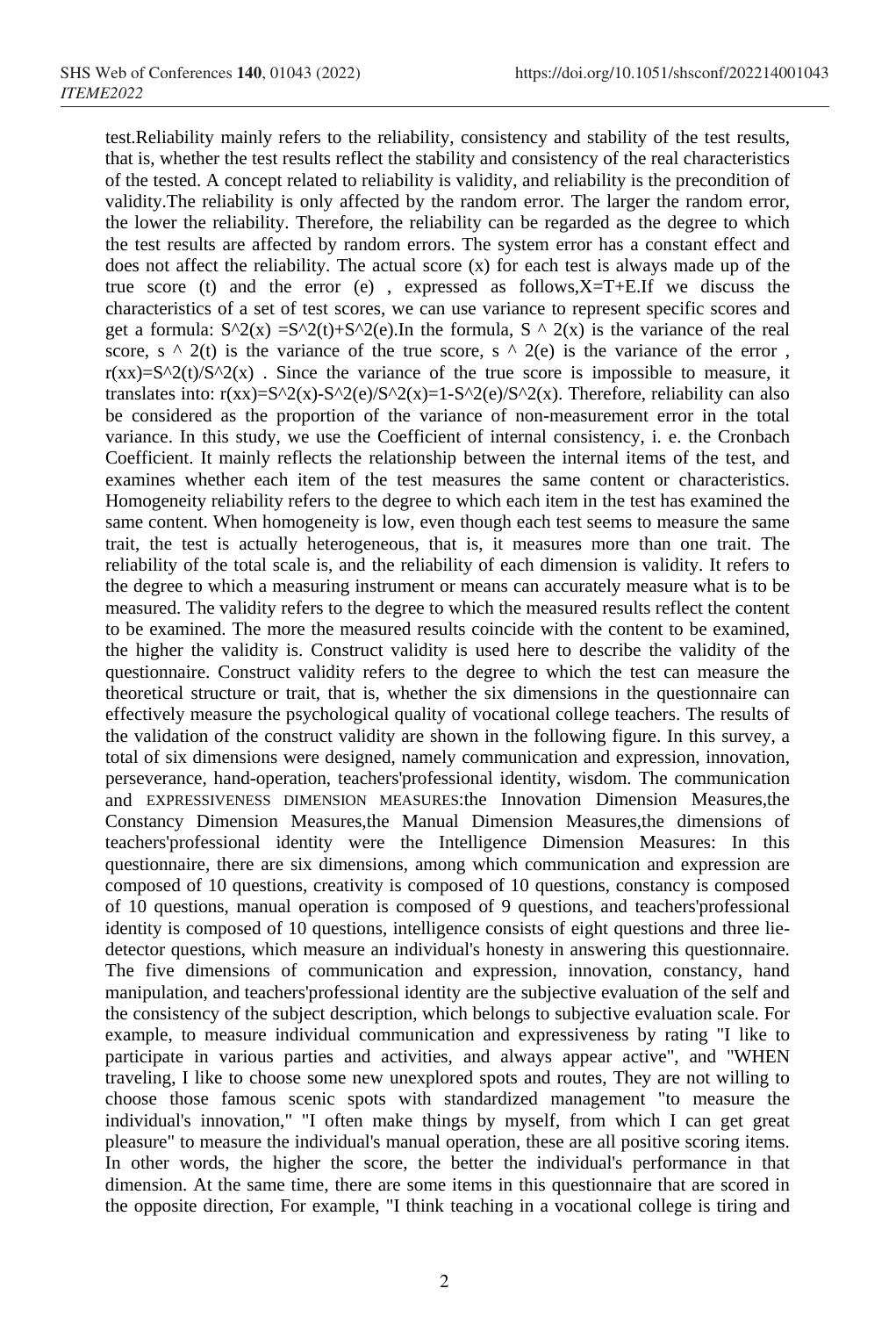not challenging. " This item is used to measure an individual's professional identity, which means that the higher the individual's conformity on this item, it shows that the lower the individual teachers'professional identity is the sixth dimension of the questionnaire is intelligence, which is based on a number of items of aptitude tests, measured in the form of an achievement test, in which there is a correct answer to each question, an individual who chooses the correct answer gets a full mark for the question. If he does not get it right, he gets the basic mark for the question.

An example of an intelligent test question is "6 , 24 , 60 , 132 , (?) , What should be entered in () is A. 140 B. 210 C. 212 D.276", In this case, the rule is to double the previous number by 12 to get the latter, so the correct answer is d. The survey was conducted by Wu Rengang, a professor in the Clinical Psychology Department at Peking University Health Science Center, who directed master's and doctoral students to collect survey data over time, in the Beijing Electronic Vocational and Technical College, with the cooperation of college leaders and teachers, completed the survey. A total of questionnaires were distributed in the survey, of which were collected, with a recovery rate of, among which, valid questionnaires were obtained, with an efficiency of. The survey covers nine colleges (departments) , including the school of Management, the school of bioengineering, the School of Telecommunications, the School of arts, the automation, the school of Automotive Engineering, the Mechanical Engineering, the Foundation Department, and the Department of Political Science, the number of participants is shown in the table below.

| College (Department)                      | <b>Number of persons</b><br>investigated |  |
|-------------------------------------------|------------------------------------------|--|
| <b>School of Economics and management</b> | 15                                       |  |
| The bioengineering                        | 51                                       |  |
| <b>School of Telecommunications</b>       | 40                                       |  |
| School of the arts                        | 53                                       |  |
| <b>Automation</b>                         | 76                                       |  |
| <b>School of Automotive Engineering</b>   | 65                                       |  |
| The mechanical engineering                | 82                                       |  |
| <b>Foundation Department</b>              | 64                                       |  |
| The Ministry of the Interior              | 42                                       |  |
| College not filled in                     | 45                                       |  |
| <b>Total number</b>                       | 533                                      |  |

Table 1. A indicative scale of the number of college students surveyed.

### **2 Tendency of concentration of psychological quality scores of teachers**

#### **2.1 Median and average scores of teachers'psychological quality**

This part will introduce the basic situation of the psychological quality of the teachers in our school, and will introduce the tendency of concentration and dispersion. The tendency to concentrate refers to the area in which a trait score is concentrated in the observed sample to describe the overall situation of the group. Three basic variables are used to describe the trend of population concentration, which are mode, median and average.A mode is a value that has a statistically significant concentration of trending points on the distribution, representing the general level of the data (the mode may not exist or may be more than one) . In other words, the mode is the number that appears most often in a set of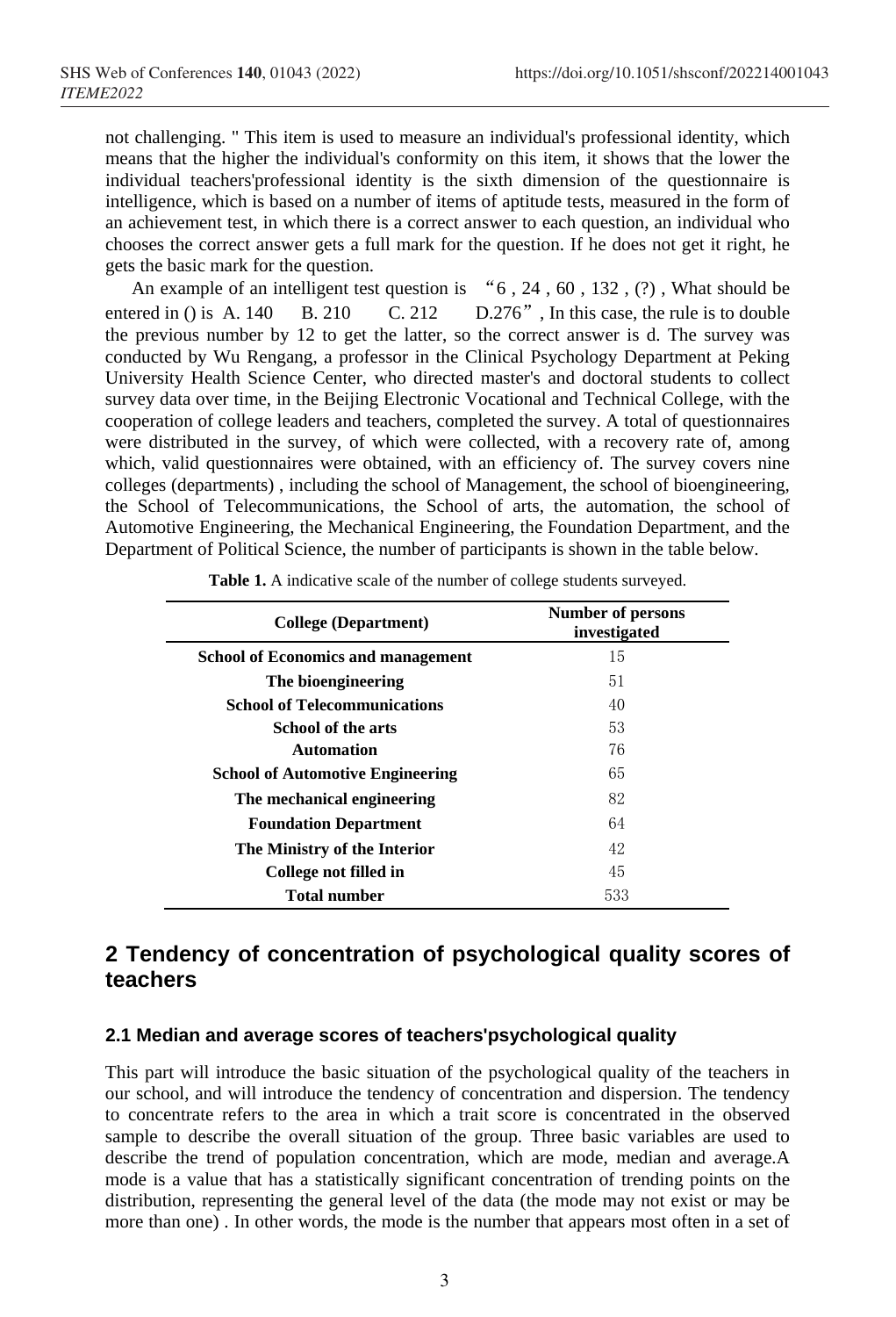data. It is called the mode, and sometimes there are several modes in a set. Simply put, it's the number that makes up the largest percentage of a set of data. For example, the shooter hit the target five times, the number of rings were 8,9,8,8 and 6 respectively. You can see that 8 rings got the most times, then 8 rings is the mode number in this set of data.The median, also known as the median, refers to the number in the middle of a set of data arranged in order, that is, half of the data in this set is larger than it, half the data is smaller than it. This number may be one of the numbers, or it may not be the original number at all. That is, after sorting a set of numbers, the number in the middle (the number of digits is odd) ; or the average number of the two numbers in the middle (the number of digits is even) . Using the previous example, the order of the number of rings in a shooter's five shots is from small to large: 6,8,8,8,9, then the number in the middle is the third of 8, that is to say, in this case, the median is 8 rings.An average is a quantity that represents a trend in a data set. It is an indicator of a trend in the data set. Arithmetic mean is the sum of all the data in a set of data divided by the number of data. When you divide the sum of n numbers by N, the quotient is called the arithmetic mean of n numbers. One of the obvious advantages of an average is that it can take advantage of all the characteristics of the data and is relatively easy to calculate. In addition, in mathematics, the average is the sum of the squares of the errors to reach the minimum of statistics, that is to say, the use of the average on behalf of the data, can make the secondary loss minimum. According to the above mentioned five shooting results of shooters, the average score is  $(8 + 9 + 8 + 8 + 6)5 = 7.8$ , that is, the average score of these five times is 7.8 rings.

| <b>Projects</b>                                 | Mean number | Median<br>number | Mode<br>number | Ten out of<br>ten |
|-------------------------------------------------|-------------|------------------|----------------|-------------------|
| <b>Communication Expression</b><br><b>Score</b> | 30.98       | 31.00            | 31             | 50                |
| <b>Innovation Score</b>                         | 32.52       | 32.00            | 32             | 50                |
| <b>Constancy score</b>                          | 32.39       | 32.00            | 34             | 50                |
| <b>Manual score</b>                             | 29.83       | 29.00            | 30             | 45                |
| <b>Career Identity Score</b>                    | 31.08       | 31.00            | 30             | 50                |
| <b>Points for intelligence</b>                  | 18.43       | 20.00            | 20             | 40                |
| <b>Total score</b>                              | 175.23      | 175.00           | 174            | 285               |

**Table 2.** The median and average scores of the total scores and the scores of each dimension.

#### **2.2 Evaluation system and the calculation formula**

Discrete trend refers to the phenomenon that the observed values of a group of data with the same nature are uneven. The degree of dispersion, like the centralized trend, is an important index to describe the characteristics of a group of data. When investigating the psychological quality scores of teachers in our school, we should not only know the average scores of all teachers, but also know the distribution of all scores for reference, whether the dispersion degree is low or high.This is of great significance to evaluate the psychological quality of teachers in the whole school and the psychological quality of teachers in various colleges and departments.For example, in the previous part, we mentioned that a shooter's score of five shots was 8 rings, 9 rings, 8 rings, 8 rings and 6 rings, with an average score of 7.8 rings. The average score of another group, 10 rings, 10 rings, 4 rings and 5 rings, was also 7.8 rings. Obviously, we can see that although the average score of the two groups is 7.8 rings, it is obvious that the athletes in the first group are more stable, but the athletes in the second group can play very good results, but their performance is not stable, and there are times when lower results appear.Variance and standard deviation are usually used to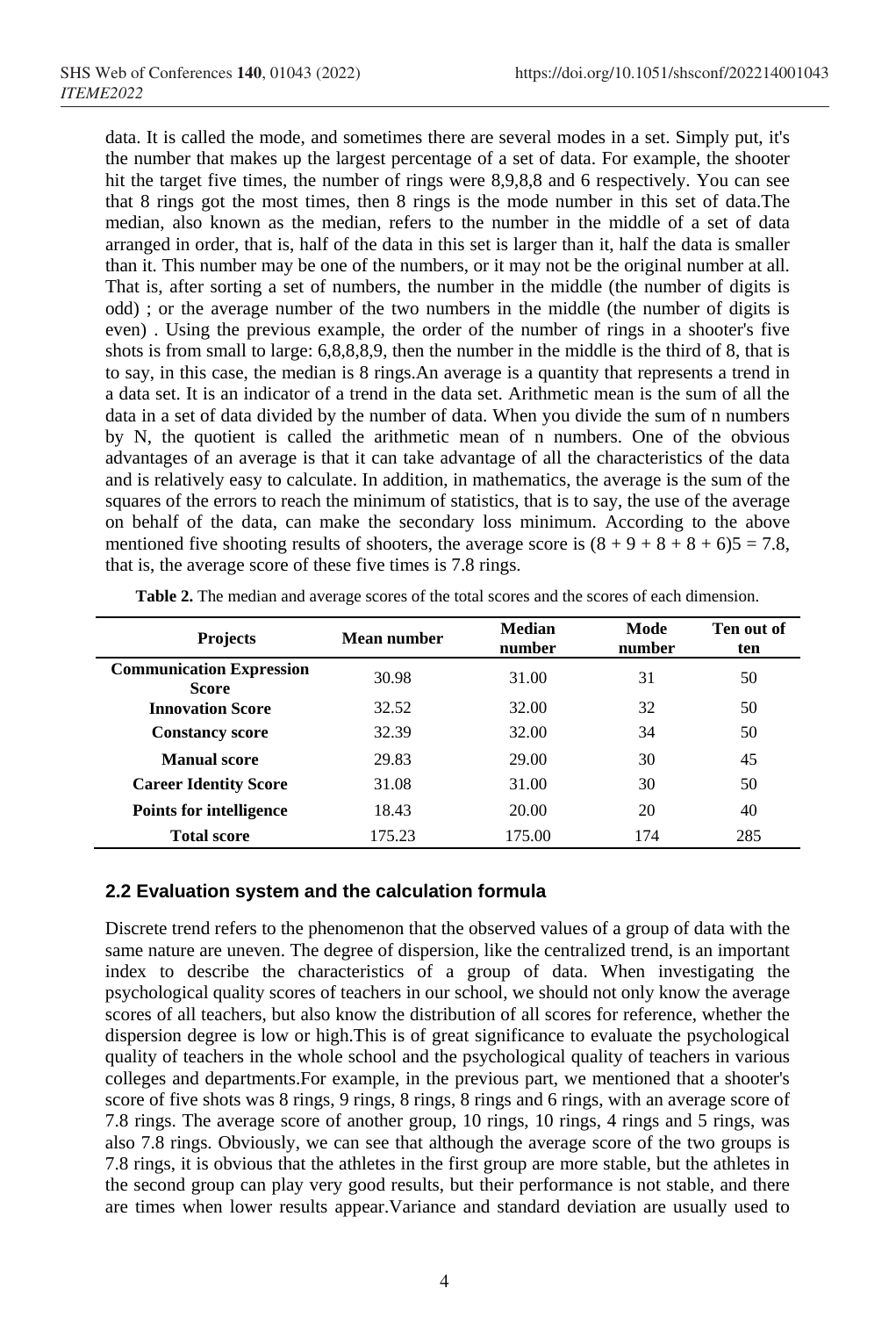describe discrete trend. Variance is the average of the square of the difference between each

data and the average. The calculation formula is:.  $\sum_{i=1}^{N} (X_i - \overline{X})$ N $\sum_{i=1}$   $(X_i$ −  $=$   $\frac{i=1}{i}$ 2 2  $(X_i - \overline{X})^2$  $s^2 = \frac{\sum_{i=1}^{N} x_i - x_i}{N}$  The standard

deviation is the square root of variance, and the calculation formula is:  $\sum^N (X_i - \overline{X})$  $\sum_{i=1}$   $(X_i$ −

N $=$   $\sqrt{\frac{i=1}{i}}$  $S = \sqrt{\frac{\sum_{i=1}^{n} (X_i - \overline{X})^2}{n}}$ . For the example given in the previous paragraph, the variance and

standard deviation of the results of the two groups are calculated respectively. The variance and standard deviation of the first group are 0.96 and 0.98, and the variance and standard deviation of the second group are 7.36 and 2.71. It can be seen that the higher the dispersion of the results of the second group. For the survey results, in addition to describing the whole from the data of centralized trend and discrete trend, the overall data state can also be described by describing the position of each individual score in the whole, using the concept of overall distribution and presenting the distribution diagram.Distribution refers to the position of each individual's score in the whole. The form of distribution can be used to describe the overall situation. From the perspective of data form, distribution can be divided into discrete distribution and continuous distribution. The most common is the normal distribution. Normal distribution is a very important probability distribution of continuous random variables. Its shape is like a mountain, as shown in the figure 1. below.We can see from the figure that the abscissa represents the distribution of a fraction, while the ordinate represents the number of people who get the fraction. The standard normal distribution shows the state of high in the middle and low on both sides, that is, the largest number of people get the average score. Most people get the scores near the average score. The farther away from the average score, the fewer people get the score.The distribution of data is not necessarily standard normal distribution, sometimes in the form of positive skewness or negative skewness, as shown in the figure 2. below.



**Fig. 1.** Normal distribution diagram.



**Fig. 2.** Normal distribution diagram of different forms.